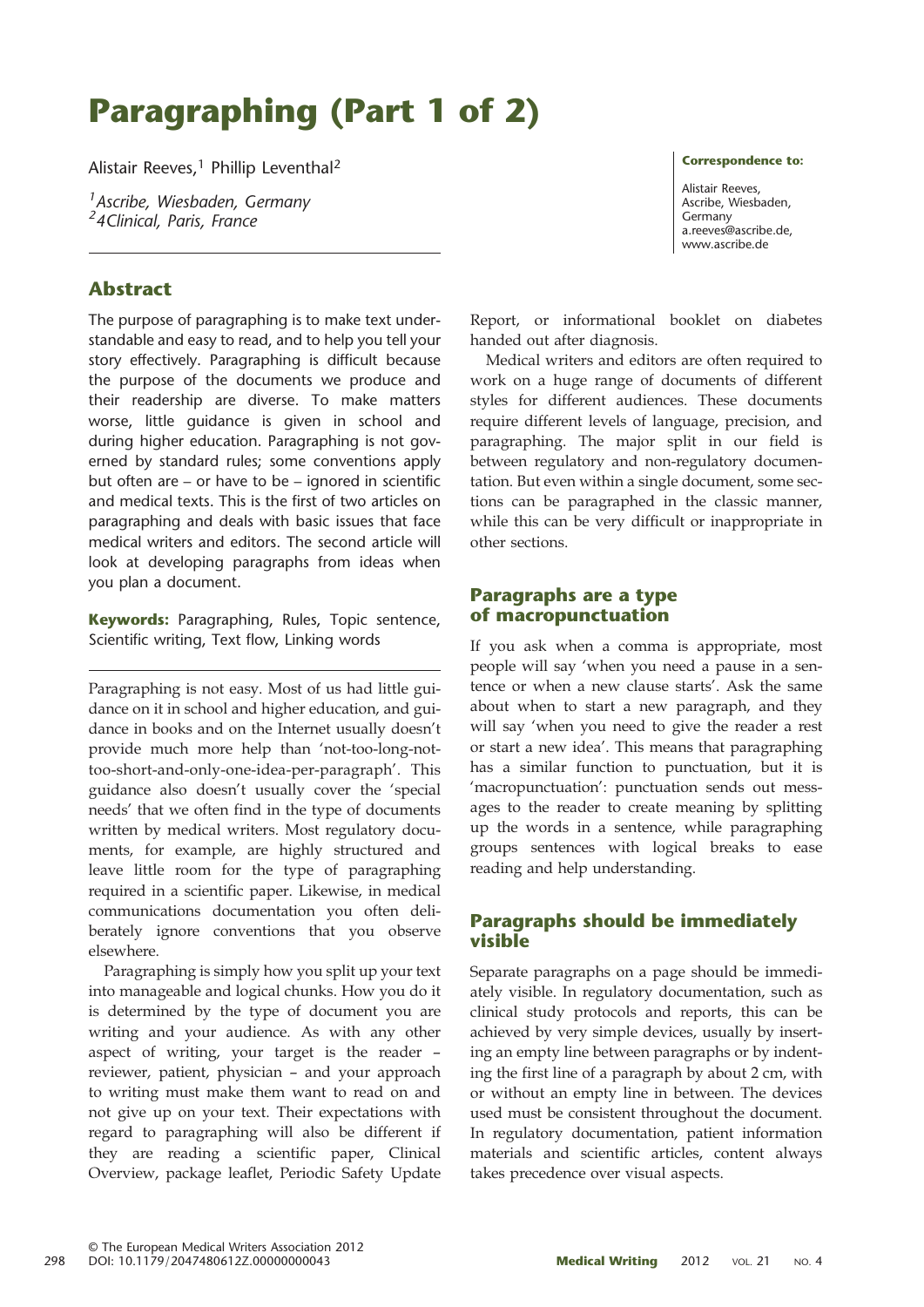

Figure 1: Structure of a typical paragraph.

The approach in marketing documents or on websites is different. Much more striking devices can be used to indicate paragraphs, such as enlarged dropped capitals, negative indentation, capitalisation of the first word, pulled paragraphs, colour, and animation, all of which would be unsuitable for more sober and formal regulatory documents or scientific publications. These really are more the province of the graphic designer rather than the writer but are also part of writing.

#### Structure of an ideal paragraph

The ideal paragraph has the following structure:

- A topic sentence setting the scene for the reader
- Text developing the idea with pros and cons and mentioning any other important aspects of the arguments in the paragraph
- Text concluding the paragraph and heralding the content of the next paragraph.

The content of the paragraph does not go outside these goalposts. This is illustrated by Fig. 1 with the opening paragraph of an excellent article entitled Algorithm for Writing a Scientific Manuscript.<sup>[1](#page-6-0)</sup>

In the example, (1) is the topic sentence. This article is about how difficult it is for inexperienced authors to write scientific manuscripts. This claim leads the reader to assume that this article will give help with this. The idea is developed in (2): Things have changed. Greater expectations with regard to the ability to write publishable documents are now placed on undergraduate and postgraduate students. In (3), the idea is further developed: Online writing instruction is now available. Limitations are then described in (4): Online training is not available for everyone, and many still have to fend for themselves. The paragraph finishes with further limitations and a link with the next paragraph (5): There is a lot of advice out there on writing, but so far, no-one has produced a step-bystep method. We are now going to tell you about the simple method we have devised. 'Do not outline' is the simple linking device to the next paragraph. From this, the reader knows that the authors are now going to report on their own experience.

#### The topic sentence

Despite the lack of advice on paragraphing in books and on the Internet, most guidance refers to the concept of the 'topic sentence'. In most cases, topic sentences appear at the beginning of a paragraph; however, they may appear at the beginning, middle, or end of the paragraph:

- As the first sentence of the first paragraph, the topic sentence sets the scene for the reader, delineating the subject area of the text and the content of the paragraph. Alternatively, the topic sentence can pick up an idea from the (end of) previous paragraph, set the scene for the reader, delineating the content of the paragraph.
- When in the middle of the paragraph, the topic sentence pulls together and redirects the content of the paragraph. This is used in creative writing, but is very rare in our type of text.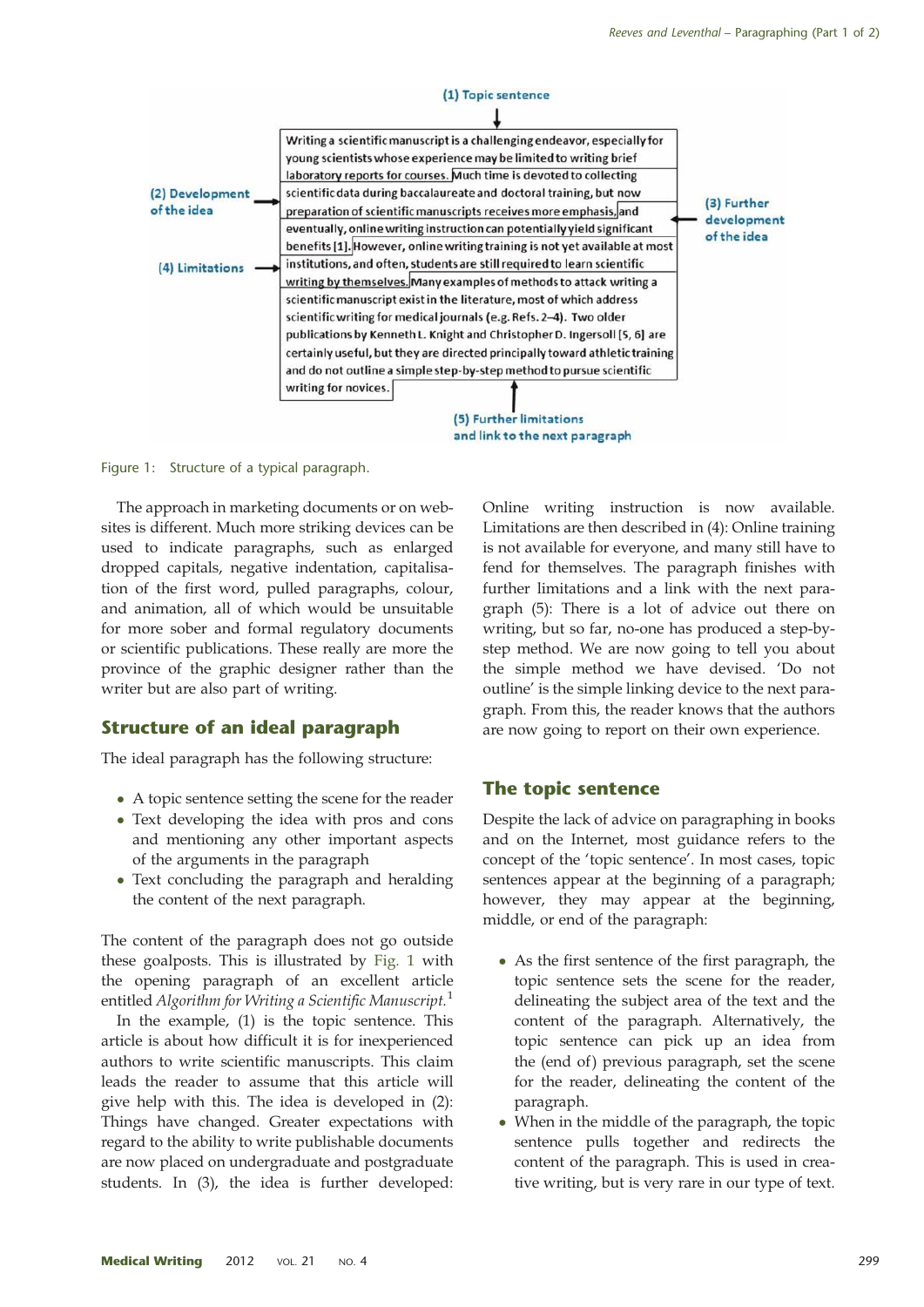• At the end of the paragraph, the topic sentence summarises the content and, if appropriate and sometimes very discreetly, heralds the content of the next paragraph.

In regulatory documents, section headers often eliminate the need for a topic sentence because they tell what the section is about.

A simple example of the way an introductory topic sentence is used to help the reader is given below. Let's assume that you wrote the following two sentences to describe the aims of a study:

The present study aimed to show that a hexavalent vaccine and a hepatitis A vaccine can be administered concurrently without affecting the antibody responses to their respective antigens. It also aimed to assess the immune response to the hepatitis A vaccine when given in a twodose schedule at 6 and 12 months of age in comparison with the recommended schedule starting at 2 years of age with 2 doses administered 6 months apart.

Look what happens when you add a topic sentence:

The present study had two aims. The primary aim was … . The secondary aim was to assess … .

Now, the reader immediately knows that this paragraph is about the aims of the study and that it had two; this is information that they did not know until the second sentence in the original text. In flowing text as in a journal article, the reader should never be half-way through a paragraph – or even at the end – and still not know what the paragraph was really about.

Below is an example of a poor topic sentence:

Original: One of our findings was surprising. None of the 16 healthy men had measurable HPL, that is, none had more than 0.7 ng/ml serum. The same was true of the 42 patients with benign prostatic hyperplasia. None of the 20 patients with carcinoma of the prostate had | HPL in their serum | (8 of the 20 had been receiving stilboestrol for at least 3 months before testing, however). This did not agree with a study reported by Smith et al. with similarly sized groups, where HPL in the serum was detected in more than 50% of cases in each group. The differences may have been due to differences in laboratory method. Smith et al. did not report whether any of their patients had been receiving stilboestrol.

The attempted topic sentence underlined in the original text promises a surprising finding – but which finding is it? Also, it is not until you reach the group of boxed words that you know that this paragraph is about the absence of measurable HPL in these three groups. The information about stilboestrol is not linked, and there is no indication of how the text is to proceed.

Restructured version: Serum HPL (limit of detection 0.7 ng/ml) was not present in the 16 healthy males, 42 patients with benign prostatic hyperplasia, or 20 prostatic carcinoma patients in our study. This was a surprising finding, because serum HPL was found in more than 50% of cases in three similarly sized groups of the same types of patients in a study reported by Smith et al., and we had expected positive findings in at least some of our prostatic carcinoma patients. Eight of these patients may not have had detectable HPL because they had been receiving stilboestrol for at least 3 months before testing. Smith et al. provided no information on this, and we have no explanation, other than a less sensitive method or error in our laboratory, which we then investigated.

The new topic sentence (underlined) in the restructured version tells you exactly what the paragraph is about. It is clear that all this information is surprising. The information on the patients receiving stilboestrol is kept together, and the reader is discreetly led into the content of the next paragraph with the last clause of this paragraph.

# Is a topic sentence always needed?

The answer to this is no. It depends on two things: the document you are writing and, especially in regulatory documents, the section of text.

In a clinical study report (CSR), for example, you will find that much greater use is made of topic sentences in the introduction and discussion sections than in the methods and results sections. This is because the introduction and discussion are the closest you will come to 'creative writing' in a CSR. The text used in the methods and results sections often incorporates many other structural elements, such as detailed section headers, flowcharts, bulleted lists, tabular lists, and tables and figures. These are often better than text; the key information in the methods or results is often in these elements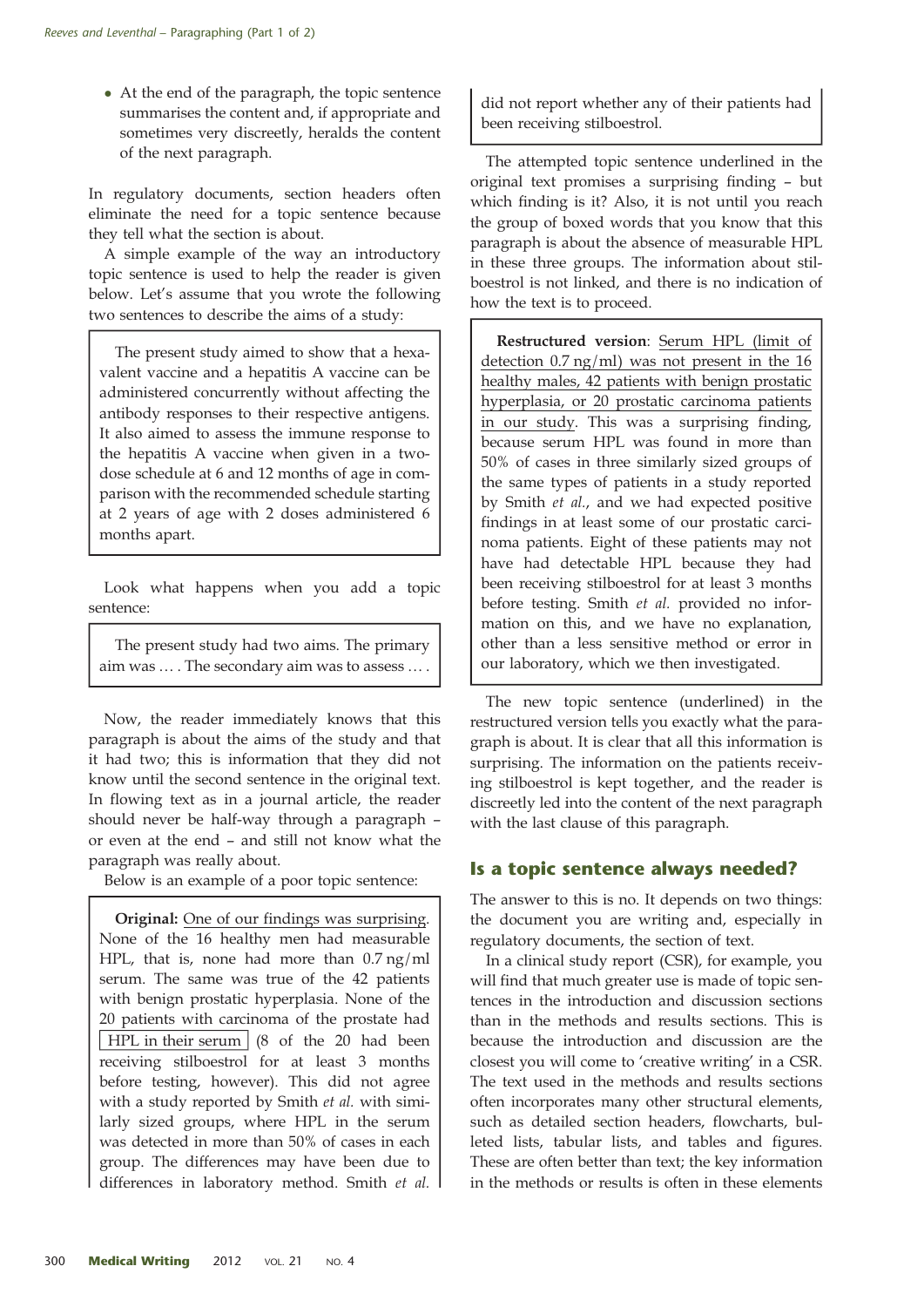and not written out, so it's usually enough to link them and complement them with single-sentence or very short paragraphs without topic sentences.

# When to paragraph and when not to paragraph

The forced grouping of a series of important instructions into an inappropriate paragraph, such as in the methods section of a study protocol, can make them difficult to find. When giving instructions, a numbered list of sentences or groups of sentences is often better, especially if you need to refer back to them. The concept of paragraphing can also often be abandoned for the efficacy results section of a CSR, except for your introductory remarks.

As an example of when to paragraph, let's look at the introductory section under the heading 'Efficacy Results' in an extract from a real CSR.

11.4 Position Original: There were notable differences between the Asian and ITT populations with regard to primary baseline subject and disease characteristics (see Section 11.2.2) and post-study anticancer treatment (see Section 11.2.3). The Hispanic sample was too small for meaningful analysis. Results for the Asian and Hispanic populations are therefore not presented in detail below. Major differences are pointed out and, for all analyses, the reader is referred to the appropriate tables in Section 14.2.

The results in the PP population are summarized briefly below because there were no major differences from the ITT population. For detailed results, the reader is referred to the appropriate tables in Section 14.2.

The focus of efficacy reporting in this report is therefore on the ITT and White populations.

The author chose to present this general introductory information in three separate paragraphs, and to gain the necessary stress on the focus of this report, presented this information in a single-sentence paragraph at the end (where it is actually likely to remain unread!). This sentence is actually a good example of a summarizing topic sentence at the end of a paragraph, but it does not serve this function standing on its own at the end. It would work as a summarizing topic sentence if the paragraph had been presented in one block, which is what we would recommend here. Terminal topic sentences can often be used as introductory topic sentences, and this is the case here, so we would have positioned the sentence before the rest of the text in one block as a good introductory topic sentence that stresses that the focus is on the ITT and White populations. Of course, slight adjustments to the text may be necessary. Thus, we would have reformulated the text like this:

11.4 Efficacy Results (Position Restructured version): The focus of efficacy reporting in this report is on the ITT and White populations. There were notable differences between the Asian and ITT populations with regard to primary baseline subject and disease characteristics (see Section 11.2.2) and post-study anticancer treatment (see Section 11.2.3). The Hispanic sample was too small for meaningful analysis. Results for the Asian and Hispanic populations are therefore not presented in detail below. Major differences are pointed out and, for all analyses, the reader is referred to the appropriate tables in Section 14.2. The results in the PP population are summarized briefly below because there were no major differences from the ITT population. For detailed results, the reader is referred to the appropriate tables in Section 14.2.

As an example of when not to paragraph, let's look at the individual efficacy results that follow the above example. In the text below, four typical variables from an oncology study – overall survival, progression-free survival, time to treatment failure, and duration of response – are reported on and each has its own heading, so topic sentences describing these are not required. All sections have the same structure: an introductory sentence, a detailed extract of the results in an in-text a table, and then the important messages of the table in a few brief sentences. These sentences can either be grouped in a block or as a bulleted list, or can be seen as 'stand-alone' sentences presented separately.

11.4.1. Position Original: Table 11.18 shows the results in the ITT population.

(in-text table)

The numbers of evaluable patients, median PFS times and HRs are given below. 48 patients on Drug A and 43 patients on Drug A + chemotherapy were evaluable for PFS at the cut-off. Median PFS time was the same at 4.8 months in both treatment groups. The HR for Drug  $A$  + chemotherapy over chemotherapy alone was 0.943 (95% CI: 0.825, 1.077).

Figure 11.5 shows the Kaplan-Meier estimates in the ITT population in both treatment groups.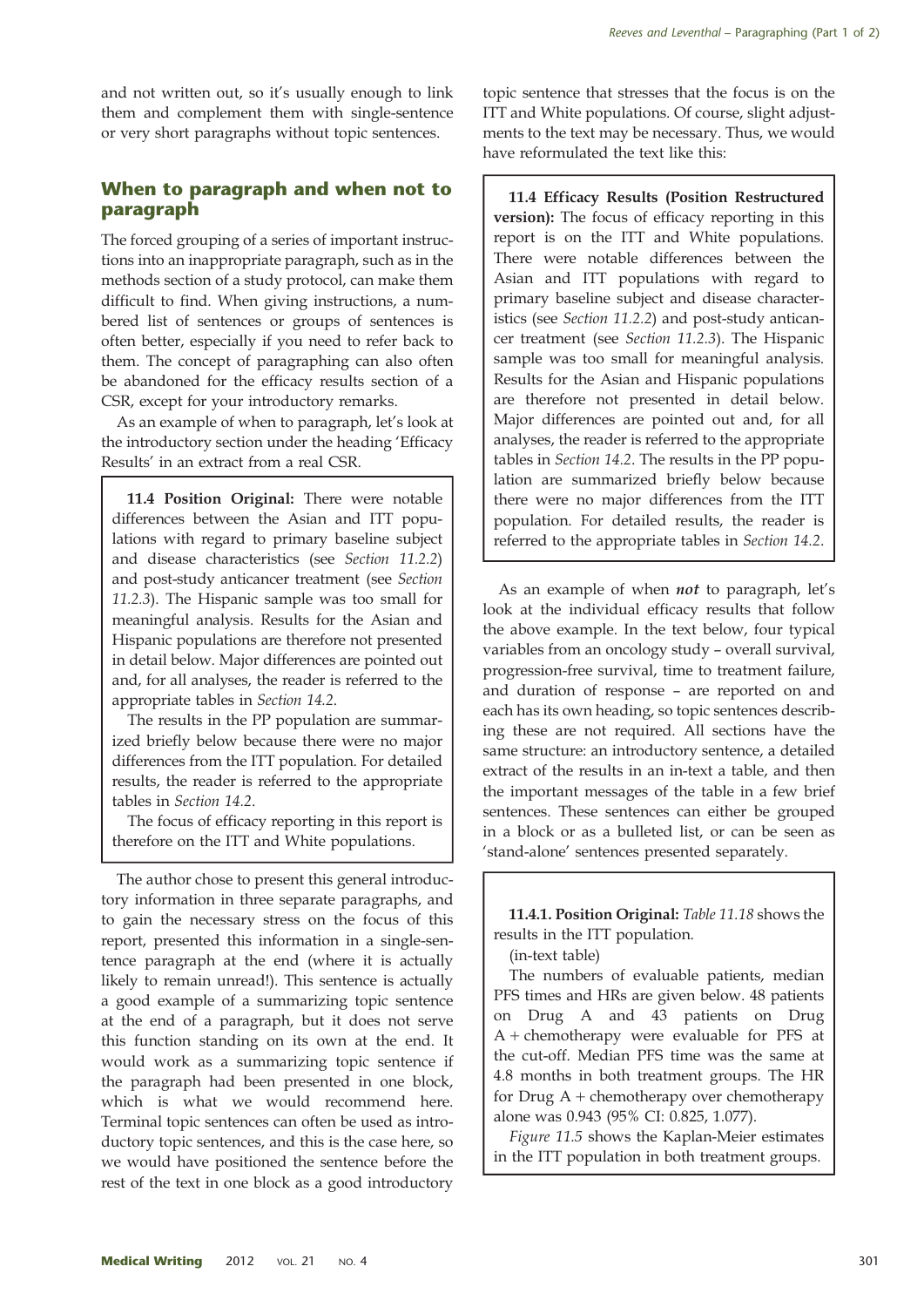The reformulated version below does not combine the text or employ a topic sentence:

11.4.1. Progression-free survival time (Position Restructured version): Table 11.18 shows the results in the ITT population.

(in-text table)

48 patients on Drug A and 43 patients on Drug A + chemotherapy were evaluable for PFS at the cut-off.

Median PFS time was the same at 4.8 months in both treatment groups.

The HR for Drug  $A +$  chemotherapy over chemotherapy alone was 0.943 (95% CI: 0.825, 1.077).

Figure 11.5 shows the Kaplan-Meier estimates in the ITT population in both treatment groups.

Nothing is gained in the text from making a paragraph out of the first three sentences with a topic sentence, other than telling the reader what they already know. The approach is also often very similar in the safety section of your CSR.

A further reason for presenting separate sentences in this situation is purely practical: separate sentences make it much easier to prepare summaries or a synopsis using cut-and-paste.

# How long should a paragraph be?

In novels, paragraphs often extend over more than 1 page. Unlike scientific documents, however, novels are not written to convey information to the reader as succinctly and simply as possible.

Fowler<sup>[2](#page-6-0)</sup> summarizes paragraph length as follows:

… a succession of very short paragraphs is as irritating as very long ones are wearisome. The paragraph is essentially a unit of thought, not of length: it must be homogeneous in subject matter and sequential in treatment. If a single sequence of treatment of a single subject means an unreasonably long paragraph, it may be divided into more than one. But passages that have not this unity must not be combined into one, even though each by itself may seem to make an unduly short paragraph.

In most of the documentation we produce, paragraphs that extend over more than 1 page are too off-putting for most readers. As we have seen above, this is unlikely to happen, however, in our type of document simply because of the nature of

the content. Regardless, you should not let such run-on paragraphs happen in your documents.

It is impossible to say how long a paragraph should be. A reader is likely to find a page with, let's say, three visible paragraph breaks much less off-putting than one break or no breaks. This means that you should probably be going for about 2–3 paragraphs per page in a study reporttype text. A journal article is very different; you should do your best with paragraphing when you prepare your manuscript, but when you see the proofs and the layout (probably in two columns), you may decide that some re-paragraphing is necessary, but it will usually not be extensive. Paragraph length for marketing and medical communications documents and websites is very different, and many more liberties can be taken than in regulatory documents, manuscripts, and textbooks.

# The 'half-paragraph'

This concept is not used in English. For the 'halfparagraph', no space is left between the end of the paragraph before the 'half-paragraph' and the start of the 'half-paragraph'. This rarely occurs in texts from countries where English is the first language. It is used by authors from Northwest European countries to introduce an idea that is 'not completely new'. Even if this is a stylistically recognized concept in your language area, $3$  it is not device recognized by readers of English, so it is not a wise policy to use it in documents for international consumption. Most readers will not recognize that you want to present a related idea that is not 'completely' new. Paragraphing is difficult enough without introducing intermediate concepts!

# Single-sentence paragraphs

First, a quote from The Careful Writer by Theodor M Bernstein,<sup>[4](#page-6-0)</sup> erstwhile Consulting Editor of the New York Times: 'An elementary school teacher told her class that a paragraph could not contain only one sentence. When the impertinent pupils asked her why, she replied that obviously if it had only one sentence then it would be a sentence, not a paragraph. That teacher deserves a sentence – and a long one'. He also says: 'A scientific paper designed to be read closely and slowly by a thoughtful audience may have longer paragraphs than a first-grade primer'.

As we have seen, single-sentence paragraphs are difficult to avoid in some sections of regulatory documents, and may even be appropriate in those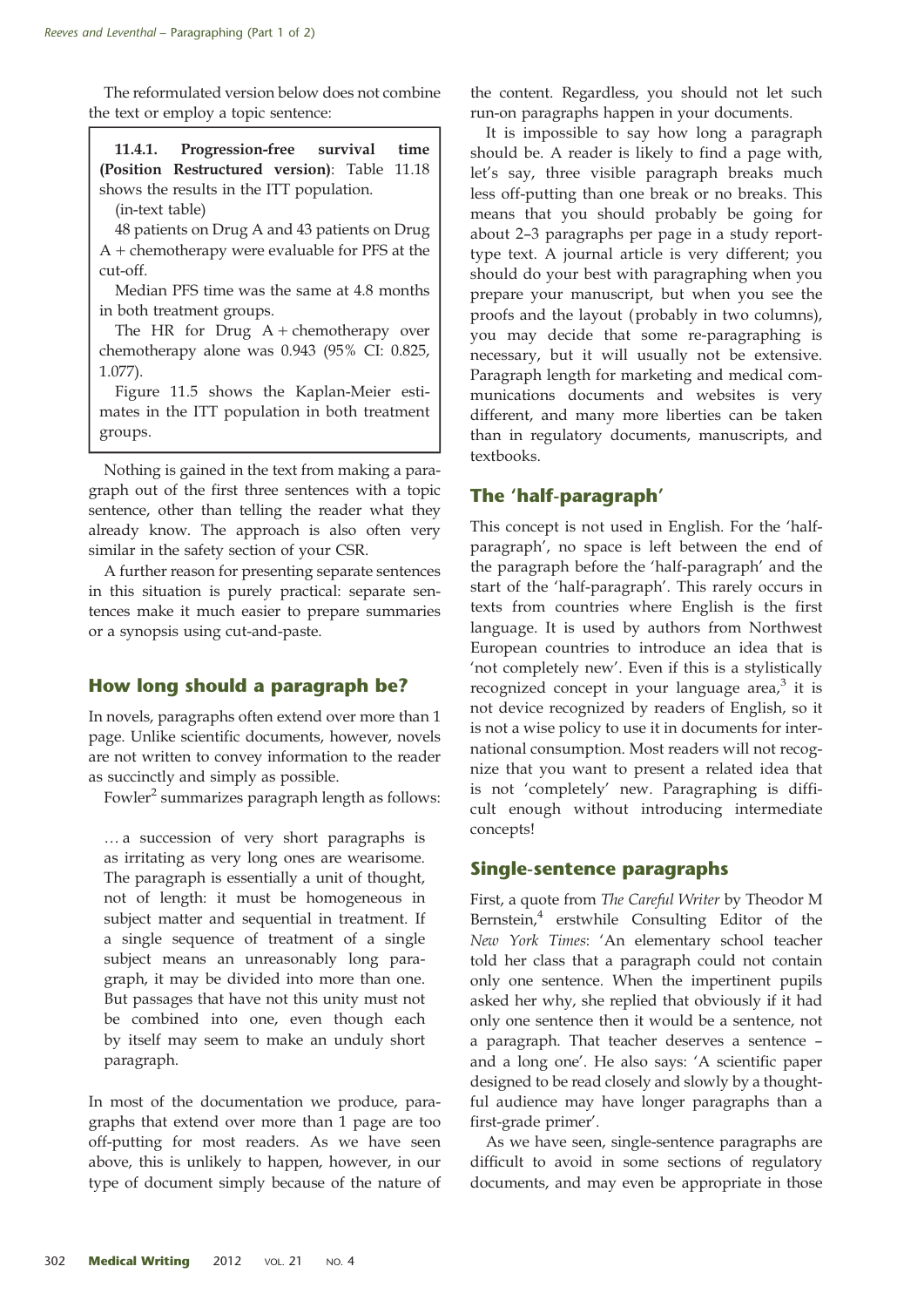sections. They are also frequently used in marketing and medical communications texts. Generally, however, especially in journal articles and other texts, such as product monographs, single-sentence paragraphs should be avoided. One reason for this is that they attract the eye and the content of the paragraph may be overemphasized – rather like putting information between dashes in flowing text. Check this, and if the emphasis is wrong, rewrite the surrounding paragraphs. But you may want the emphasis, of course!

You may also find that it is appropriate to have a single-sentence paragraph as an introductory paragraph in a text section:

#### Material and Methods

We performed a retrospective electronic patient chart analysis in patients presenting to the Emergency Department of Bern University Hospital, a Level 1 trauma centre that treats about 35,000 patients per year with a catchment population of about 2 million.

Our study included patients >16 years seen over an 11-year period (2000–2011). Patients <16 years were not reviewed are they are generally seen by Bern University Children's Hospital. All cases were extracted from 'Qualicare', our electronic patient management database. Reports containing the …

A single-sentence paragraph may also be appropriate at the end of your discussion section as the conclusion:

………

Although all of our patients were pain-free after surgery, this does not mean that our small sample has shown that pain in Dupuytren's disease is linked to the histological changes described. Histological examination of samples from larger samples of patients with and without pain is required, with examination of many thin sections throughout the entire specimen with special dying techniques for nerve fibres.

We therefore suggest that the indication for surgery in Dupuytren's disease be extended to patients with nodules that have been painful for more than one year – even in the early stages of the disease in the absence of functional deficits – with assessment of tissue samples for histological changes in nerve fibres.

# Linking words and phrases

The sentences in paragraphs and the paragraphs themselves may need to be discreetly or obviously linked. Often, the link within the paragraph will simply be that they fall within the limits set by the topic sentence – and this is often enough in English! Sometimes you are telling a story, so the links need to be stronger, and perhaps the strongest links are needed for contradictory statements or when a point really is being 'argued', with abrupt changes reflected by links such as 'despite this', 'on the contrary', or 'whereas'.

It is easy to overdo linking words, and very often in English all that is needed is a simple 'these', 'such', 'also', 'then', 'but', 'however', or 'therefore'. My experience is that some continental European authors use too many linking words in English in introductions and discussions. When telling your story, a dramatic build-up is usually not appropriate or necessary, so you do not need to start with 'We did this' and continue like this: 'Then we did this', 'In addition, we did this', 'Moreover we did this', 'Furthermore we took these measures', and 'Finally, we did this'. 'In contrast', Smith et al. did not do this, but 'rather' that. 'Notwithstanding what Smith did, we stuck by our method'.

Linking words and phrases that tend to be overused are:

- Moreover.
- Furthermore.
- In summary it can be said that … .
- In conclusion it can be said that … .
- Notwithstanding.
- Accordingly.
- Additionally.
- In addition.
- First, Second, Third, Fourth (with and without -ly). If you use these, make sure they are not too far apart, and beware: 'fourth' or 'fourthly' should be your limit – anything higher sounds silly.
- In comparison with/to this.

Care should also be taken with 'rather'. It is not used as a linking word in the following way in English: 'We did not do that. Rather, we did this. Use 'instead', or 'We felt that … would be more appropriate for … .', or similar.

#### Acknowledgements

Thanks to Guy Whitehead of the American Medical Writers Association, Arndt von Campe of Aarau Cantonal Hospital, Switzerland, and Aristomenis